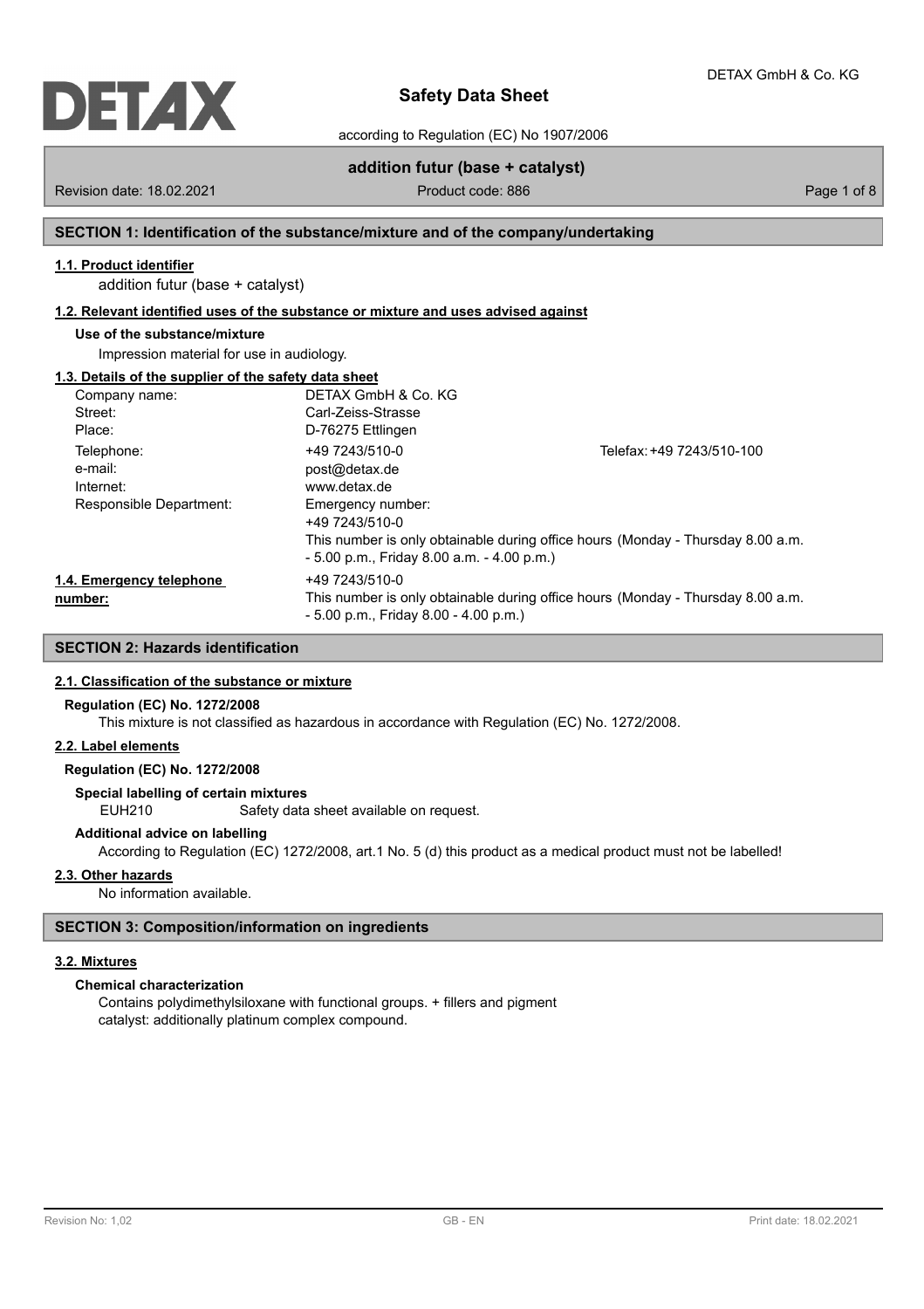

according to Regulation (EC) No 1907/2006

# **addition futur (base + catalyst)**

Revision date: 18.02.2021 **Product code: 886** Page 2 of 8

# **Hazardous components**

| CAS No     | Chemical name             |          |                  |           |
|------------|---------------------------|----------|------------------|-----------|
|            | EC No                     | Index No | <b>REACH No</b>  |           |
|            | <b>GHS Classification</b> |          |                  |           |
| 14464-46-1 | cristobalite flour        |          | $10 - 5\%$       |           |
|            | 238-455-4                 |          |                  |           |
|            | STOT RE 1; H372           |          |                  |           |
| 8042-47-5  | paraffin oil              |          |                  | $5 - 10%$ |
|            | 232-455-8                 |          | 01-2119487078-27 |           |
|            | Asp. Tox. 1; H304         |          |                  |           |

Full text of H and EUH statements: see section 16.

# **SECTION 4: First aid measures**

# **4.1. Description of first aid measures**

# **After inhalation**

Provide fresh air. Medical treatment necessary.

# **After contact with skin**

Remove product mechanically with cloth or paper. Wash with plenty of water and soap. In case of visible changes on the skin or complaints, seek medical advice (if possible have label or safety data sheet with you).

#### **After contact with eyes**

Rinse immediately carefully and thoroughly with eye-bath or water. In case of eye irritation consult an ophthalmologist.

#### **After ingestion**

Rinse mouth immediately and drink plenty of water. Let water be drunken in little sips ( dilution effect). Do not induce vomiting. If you feel unwell, seek medical advice.

# **4.2. Most important symptoms and effects, both acute and delayed**

No information available.

# **4.3. Indication of any immediate medical attention and special treatment needed**

Treat symptomatically.

# **SECTION 5: Firefighting measures**

# **5.1. Extinguishing media**

# **Suitable extinguishing media**

Co-ordinate fire-fighting measures to the fire surroundings.

# **5.2. Special hazards arising from the substance or mixture**

Non-flammable. Vapours can form explosive mixtures with air.

# **5.3. Advice for firefighters**

In case of fire: Wear self-contained breathing apparatus.

#### **Additional information**

Use water spray jet to protect personnel and to cool endangered containers. Suppress gases/vapours/mists with water spray jet. Collect contaminated fire extinguishing water separately. Do not allow entering drains or surface water.

# **SECTION 6: Accidental release measures**

#### **6.1. Personal precautions, protective equipment and emergency procedures**

Provide adequate ventilation. Do not breathe gas/fumes/vapour/spray. Avoid contact with skin, eyes and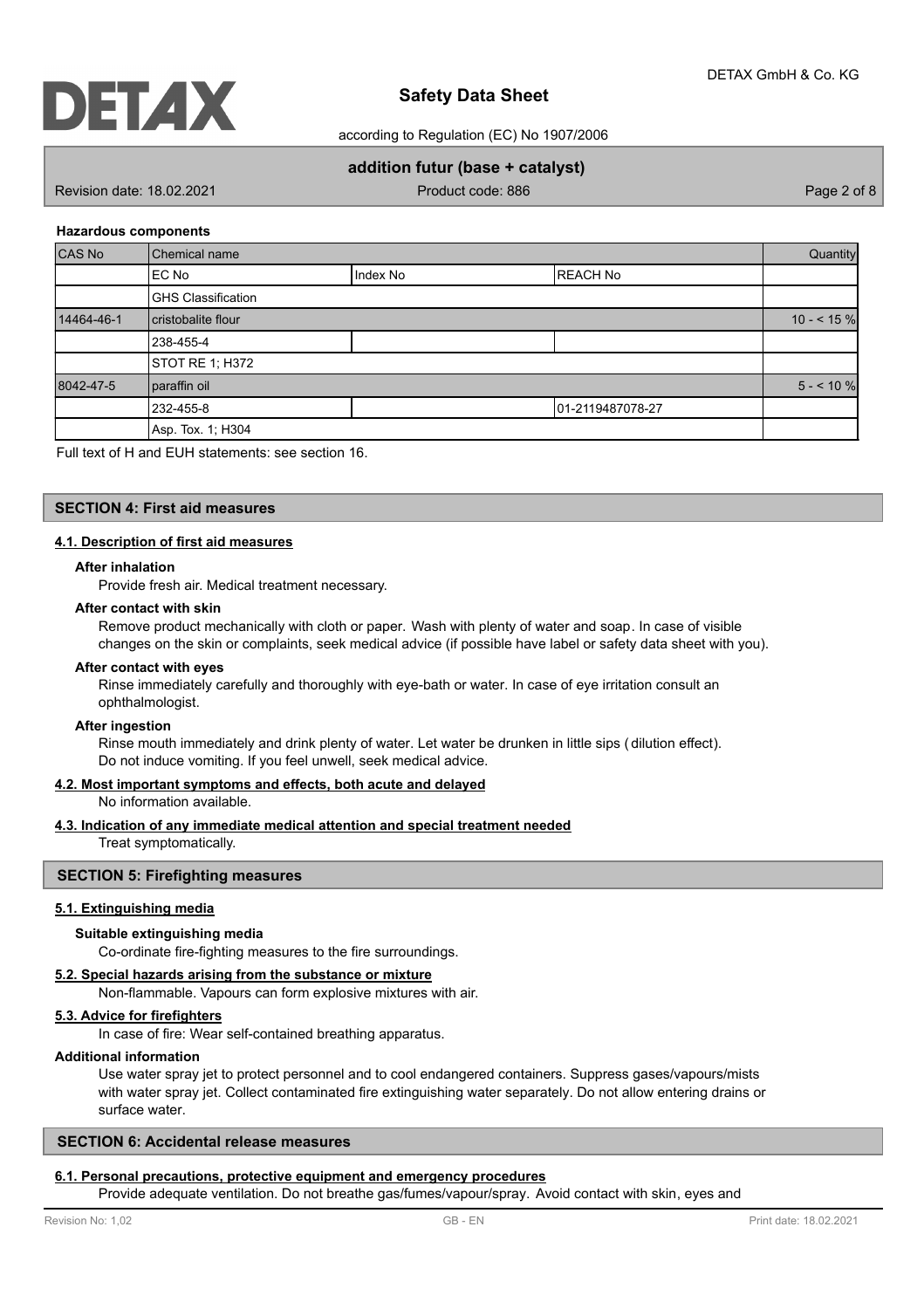

according to Regulation (EC) No 1907/2006

# **addition futur (base + catalyst)**

Revision date: 18.02.2021 **Product code: 886** Page 3 of 8

clothes. Use personal protection equipment.

# **6.2. Environmental precautions**

Do not allow to enter into surface water or drains.

# **6.3. Methods and material for containment and cleaning up**

Absorb with liquid-binding material (e.g. sand, diatomaceous earth, acid- or universal binding agents). Treat the recovered material as prescribed in the section on waste disposal.

# **6.4. Reference to other sections**

Safe handling: see section 7 Personal protection equipment: see section 8 Disposal: see section 13

# **SECTION 7: Handling and storage**

# **7.1. Precautions for safe handling**

# **Advice on safe handling**

If handled uncovered, arrangements with local exhaust ventilation have to be used. Do not breathe gas/fumes/vapour/spray.

# **Advice on protection against fire and explosion**

No special fire protection measures are necessary.

#### **7.2. Conditions for safe storage, including any incompatibilities**

# **Requirements for storage rooms and vessels**

Keep container tightly closed. Keep locked up. Store in a place accessible by authorized persons only. Provide adequate ventilation as well as local exhaustion at critical locations.

#### **Hints on joint storage**

Do not store with acids, lyes, alcohols, metallic powders and metallic oxides (release of hydrogen is favoured). Do not store with acids, lyes, alcohols, metallic powders and metallic oxides (release of hydrogen is favoured).

#### **Further information on storage conditions**

Keep only in the original container in a cool, dry and well-ventilated place, away from foodstuffs.

# **7.3. Specific end use(s)**

Ear impression material.

For use by trained specialist staff.

# **SECTION 8: Exposure controls/personal protection**

# **8.1. Control parameters**

#### **8.2. Exposure controls**

#### **Appropriate engineering controls**

If handled uncovered, arrangements with local exhaust ventilation have to be used. Do not breathe gas/fumes/vapour/spray.

#### **Protective and hygiene measures**

Remove contaminated, saturated clothing immediately. Draw up and observe skin protection programme. Wash hands and face before breaks and after work and take a shower if necessary . When using do not eat or drink.

# **Eye/face protection**

Wear eye/face protection.

# **Hand protection**

When handling with chemical substances, protective gloves must be worn with the CE-label including the four control digits. The quality of the protective gloves resistant to chemicals must be chosen as a function of the specific working place concentration and quantity of hazardous substances. For special purposes, it is recommended to check the resistance to chemicals of the protective gloves mentioned above together with the supplier of these gloves.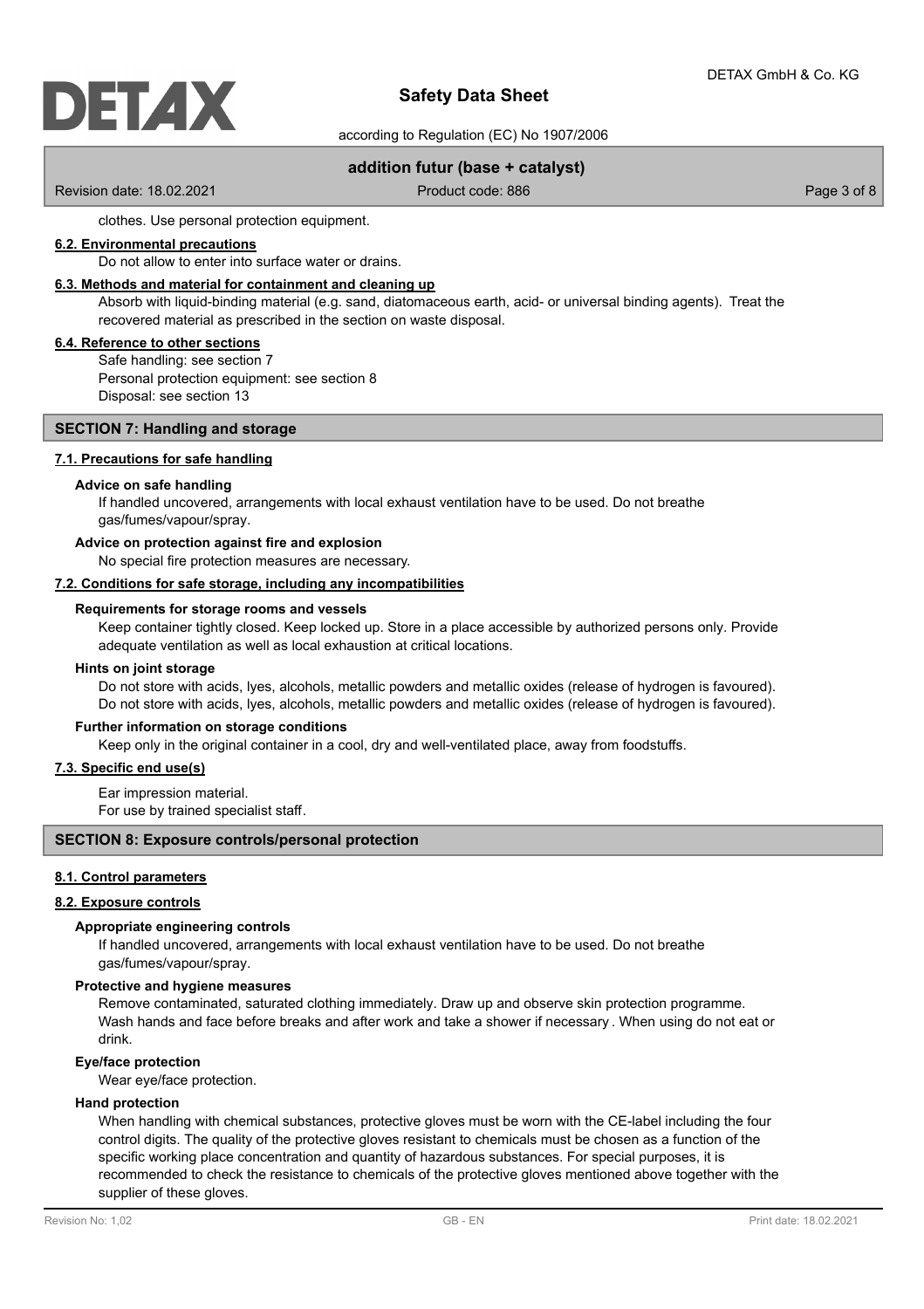# **DETAX**

# **Safety Data Sheet**

according to Regulation (EC) No 1907/2006

# **addition futur (base + catalyst)**

Revision date: 18.02.2021 Case 2010 Product code: 886 Page 4 of 8

Suitable are gloves of the following material: NBR (Nitrile rubber)

# **Skin protection**

Wear suitable protective clothing.

# **Respiratory protection**

In case of inadequate ventilation wear respiratory protection.

# **SECTION 9: Physical and chemical properties**

| 9.1. Information on basic physical and chemical properties |                                                  |                    |
|------------------------------------------------------------|--------------------------------------------------|--------------------|
| Physical state:<br>Colour:                                 | Paste<br>Base: light violet, Catalyst: grey blue |                    |
| Odour:                                                     | Lemon                                            |                    |
|                                                            |                                                  | <b>Test method</b> |
| pH-Value:                                                  | not determined                                   |                    |
| Changes in the physical state                              |                                                  |                    |
| Melting point:                                             | not determined                                   |                    |
| Initial boiling point and boiling range:                   | not determined                                   |                    |
| Flash point:                                               |                                                  | >100 °C DIN 51755  |
| Flammability                                               |                                                  |                    |
| Solid:                                                     | not applicable                                   |                    |
| Gas:                                                       | not applicable                                   |                    |
| Lower explosion limits:                                    | not determined                                   |                    |
| Upper explosion limits:                                    | not determined                                   |                    |
| Ignition temperature:                                      |                                                  | >400 °C DIN 51794  |
| <b>Auto-ignition temperature</b>                           |                                                  |                    |
| Solid:                                                     | not applicable                                   |                    |
| Gas:                                                       | not applicable                                   |                    |
| Decomposition temperature:                                 | >180 °C                                          |                    |
| <b>Oxidizing properties</b><br>Not oxidizing.              |                                                  |                    |
| Vapour pressure:<br>(at 20 $°C$ )                          | $<$ 10 hPa                                       |                    |
| Density (at 20 °C):                                        | 1,25 g/cm <sup>3</sup> DIN 51757                 |                    |
| Water solubility:                                          | insoluble                                        |                    |
| Solubility in other solvents                               |                                                  |                    |
| not determined                                             |                                                  |                    |
| Partition coefficient:                                     | not determined                                   |                    |
| Viscosity / dynamic:<br>(at 23 $^{\circ}$ C)               | 1400000 mPa·s BROOKFIELD                         |                    |
| Vapour density:                                            | not determined                                   |                    |
| Evaporation rate:                                          | not determined                                   |                    |
| 9.2. Other information                                     |                                                  |                    |
| Solid content:                                             | not determined                                   |                    |

# **SECTION 10: Stability and reactivity**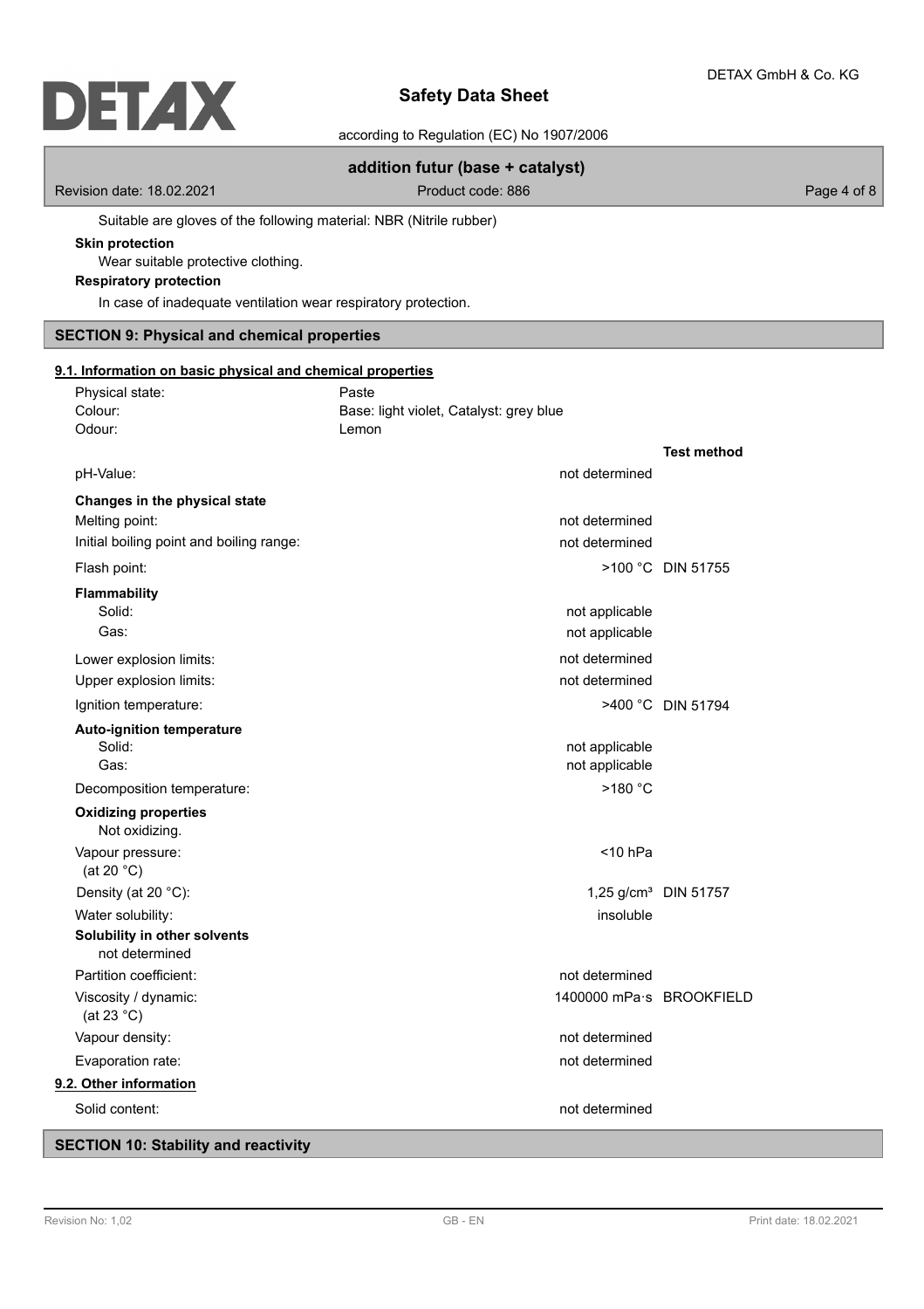

according to Regulation (EC) No 1907/2006

# **addition futur (base + catalyst)**

Revision date: 18.02.2021 **Product code: 886** Page 5 of 8

# **10.1. Reactivity**

No hazardous reaction when handled and stored according to provisions.

# **10.2. Chemical stability**

The product is stable under storage at normal ambient temperatures.

# **10.3. Possibility of hazardous reactions**

Reacts with : Acids, alkalis, alcohols, powdered metals or metal oxides with release of hydrogen.

### **10.4. Conditions to avoid**

Temperatures > 150°C/ 302 °F.

# **10.5. Incompatible materials**

No information available.

# **10.6. Hazardous decomposition products**

In case of thermic decomposition hydrogen is released. At a temperature of approx.  $150^{\circ}$ C/  $302^{\circ}$ F a small amount of formaldehyde can be released by oxidative degradation.

# **SECTION 11: Toxicological information**

# **11.1. Information on toxicological effects**

# **Acute toxicity**

Based on available data, the classification criteria are not met. For the product itself no toxicological data are available. In products with a comparable composition, a LD50 (orally, species rat) of > 5000 mg/kg has been found.

| CAS No    | Chemical name           |                |           |         |                 |                 |
|-----------|-------------------------|----------------|-----------|---------|-----------------|-----------------|
|           | Exposure route          | <b>I</b> Dose  |           | Species | <b>I</b> Source | <b>I</b> Method |
| 8042-47-5 | paraffin oil            |                |           |         |                 |                 |
|           | loral                   | ILD50<br>mg/kg | >5000     | Rat     | <b>IOECD</b>    |                 |
|           | dermal                  | ILD50<br>mg/kg | >2000     | Rabbit  | <b>IOECD</b>    |                 |
|           | inhalation (4 h) vapour | ILC50          | $>5$ mg/l | Rat     | <b>OECD</b>     |                 |

# **Irritation and corrosivity**

Based on available data, the classification criteria are not met.

#### **Sensitising effects**

Based on available data, the classification criteria are not met.

# **Carcinogenic/mutagenic/toxic effects for reproduction**

Based on available data, the classification criteria are not met.

# **STOT-single exposure**

Based on available data, the classification criteria are not met.

# **STOT-repeated exposure**

Based on available data, the classification criteria are not met.

Due to physical form (paste) classification with H372 is not appropriate. An inhalation of the product is not possible.

EC regulation 1272/2008 annex 1, section 1.1.1.5: "For the purpose of classification of health hazards (part 3), the route of exposure, information on mechanisms and metabolism studies are useful for determining the relevance of effects in humans. If this information raises doubts as to their relevance in humans, in spite of the indisputable data legitimacy and quality, a lower classification may be justified. When there is scientific evidence that the mechanism or mode of action is not relevant to humans, the substance or mixture should not be classified."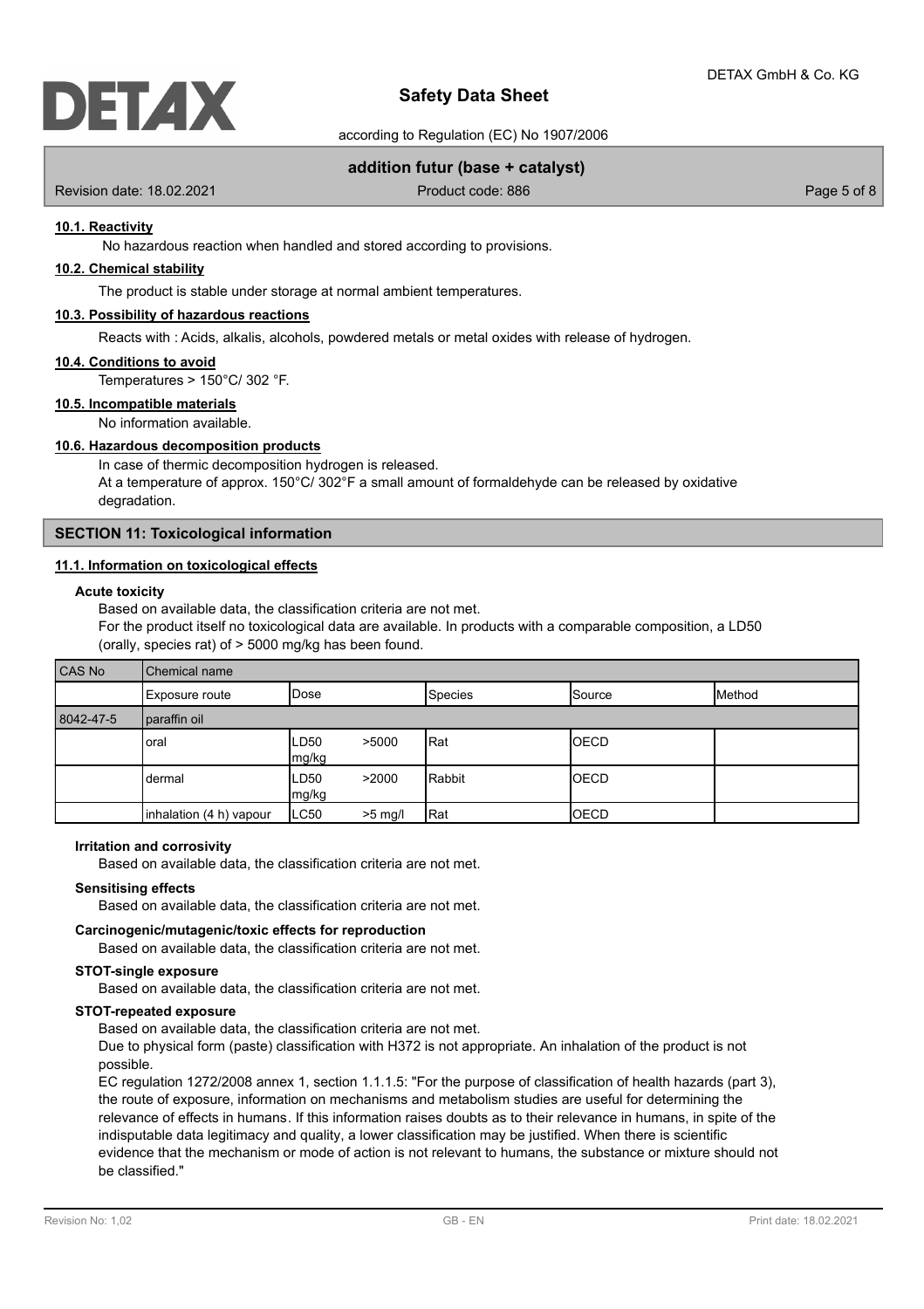

according to Regulation (EC) No 1907/2006

# **addition futur (base + catalyst)**

Revision date: 18.02.2021 **Product code: 886** Page 6 of 8

# **Aspiration hazard**

Based on available data, the classification criteria are not met.

# **SECTION 12: Ecological information**

# **12.1. Toxicity**

The product is not: Ecotoxic.

| <b>CAS No</b> | Chemical name            |                           |       |  |                                              |             |                 |
|---------------|--------------------------|---------------------------|-------|--|----------------------------------------------|-------------|-----------------|
|               | Aquatic toxicity         | Dose                      |       |  | [h]   [d] Species                            | lSource     | <b>I</b> Method |
| 8042-47-5     | paraffin oil             |                           |       |  |                                              |             |                 |
|               | Acute fish toxicity      | LC50<br>mg/l              | >1000 |  | 96 hlLeuciscus idus<br>$\vert$ (golden orfe) | <b>OECD</b> |                 |
|               | Acute algae toxicity     | ErC <sub>50</sub><br>mg/l | >100  |  | 72 hlPseudokirchneriella<br>subcapitata      | <b>OECD</b> |                 |
|               | Acute crustacea toxicity | IEC50<br>mg/l             | >100  |  | 48 h Daphnia magna (Big<br>water flea)       |             |                 |

# **12.2. Persistence and degradability**

The product has not been tested.

| <b>CAS No</b> | <b>I</b> Chemical name                                 |       |    |                 |
|---------------|--------------------------------------------------------|-------|----|-----------------|
|               | Method                                                 | Value |    | <b>I</b> Source |
|               | <b>Evaluation</b>                                      |       |    |                 |
| 8042-47-5     | Iparaffin oil                                          |       |    |                 |
|               | OECD 301F/ ISO 9408/ EEC 92/69/V, C.4-D                | 31%   | 28 |                 |
|               | Not readily biodegradable (according to OECD criteria) |       |    |                 |

# **12.3. Bioaccumulative potential**

The product has not been tested.

# **12.4. Mobility in soil**

The product has not been tested.

# **12.5. Results of PBT and vPvB assessment**

Dodecamethylcyclohexasiloxane (D6) fulfills the current criteria set forth under Annex XIII of the EU REACH Regulation for very persistent and very bioaccumulative substances (vPvB) and was included in the candidate list of substances of very high concern (SVHC). According to our knowledge of the state of the art, however, D6 cannot be compared with known persistent, bioaccumulative and toxic (PBT) and/or vPvB substances. The interpretation of the available data by the silicone industry reveals that scientific evidence obtained from field tests essentially points out that D6 does not lead to biomagnification in aquatic and terrestrial food chains. In air, D6 is decomposed by naturally occurring processes in the atmosphere. D-residues which do not decompose in this way in the air are not expected to accumulate from the air in water, the soil or living organisms.

Decamethylcyclopentasiloxane (D5) fulfills the current criteria set forth under Annex XIII of the EU REACH Regulation for vPvB substances and was included in the candidate list of SVHCs. According to our knowledge of the state of the art, however, D5 cannot be compared with known PBT and/or vPvB substances. The interpretation of the available data by the silicone industry reveals that scientific evidence obtained from field tests essentially points out that D5 does not lead to biomagnification in aquatic and terrestrial food chains. In air, D5 is decomposed by naturally occurring processes in the atmosphere. D-residues which do not decompose in this way in the air are not expected to accumulate from the air in water, the soil or living organisms.

Octamethylcyclotetrasiloxane (D4) fulfills the current criteria set forth under Annex XIII of the EU REACH Regulation for PBT and vPvB substances and was included in the candidate list of SVHCs . According to our knowledge of the state of the art, however, D4 cannot be compared with known PBT and/or vPvB substances. The interpretation of the available data by the silicone industry reveals that scientific evidence obtained from field tests essentially points out that D4 does not lead to biomagnification in aquatic and terrestrial food chains. In air, D4 is decomposed by naturally occurring processes in the atmosphere. D-residues which do not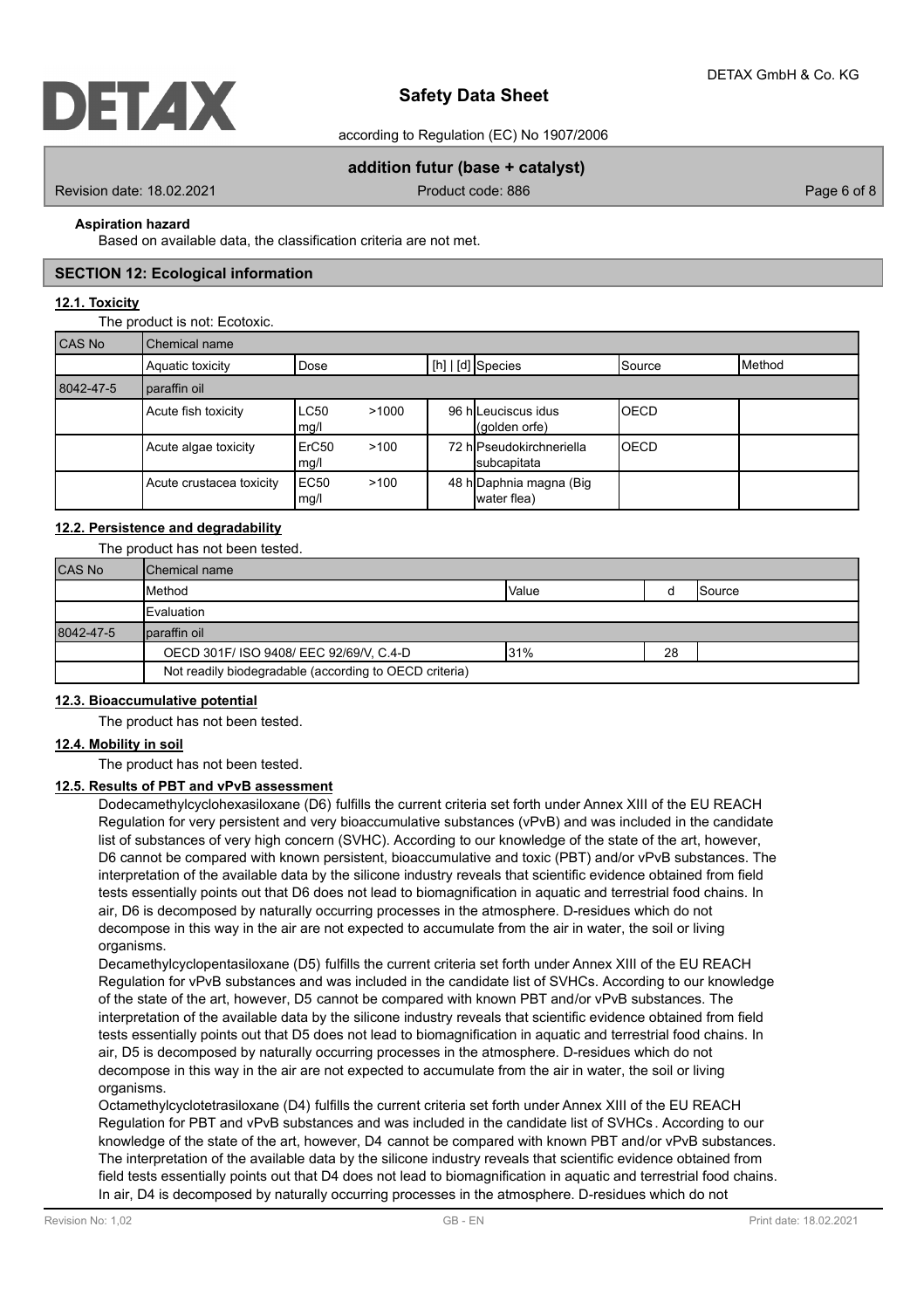according to Regulation (EC) No 1907/2006

# **addition futur (base + catalyst)**

Revision date: 18.02.2021 **Product code: 886** Page 7 of 8

decompose in this way in the air are not expected to accumulate from the air in water, the soil or living organisms.

# **12.6. Other adverse effects**

No information available.

# **Further information**

Avoid release to the environment.

# **SECTION 13: Disposal considerations**

# **13.1. Waste treatment methods**

### **Disposal recommendations**

Do not allow to enter into surface water or drains. Dispose of waste according to applicable legislation.

#### **Contaminated packaging**

This material and its container must be disposed of as hazardous waste. Handle contaminated packages in the same way as the substance itself.

# **SECTION 14: Transport information**

**Land transport (ADR/RID)**

**Inland waterways transport (ADN)**

**Marine transport (IMDG)**

**Air transport (ICAO-TI/IATA-DGR)**

# **14.6. Special precautions for user**

No dangerous good in sense of this transport regulation.

# **14.7. Transport in bulk according to Annex II of Marpol and the IBC Code**

No dangerous good in sense of this transport regulation.

# **SECTION 15: Regulatory information**

# **15.1. Safety, health and environmental regulations/legislation specific for the substance or mixture**

# **EU regulatory information**

# **Additional information**

**14.1. UN number:** No dangerous good in sense of this transport regulation. **14.2. UN proper shipping name:** No dangerous good in sense of this transport regulation. **14.3. Transport hazard class(es):** No dangerous good in sense of this transport regulation. **14.4. Packing group:** No dangerous good in sense of this transport regulation.

**14.1. UN number:** No dangerous good in sense of this transport regulation. **14.2. UN proper shipping name:** No dangerous good in sense of this transport regulation. **14.3. Transport hazard class(es):** No dangerous good in sense of this transport regulation. **14.4. Packing group:** No dangerous good in sense of this transport regulation.

**14.1. UN number:** No dangerous good in sense of this transport regulation. **14.2. UN proper shipping name:** No dangerous good in sense of this transport regulation. **14.3. Transport hazard class(es):** No dangerous good in sense of this transport regulation. **14.4. Packing group:** No dangerous good in sense of this transport regulation.

**14.1. UN number:** No dangerous good in sense of this transport regulation. **14.2. UN proper shipping name:** No dangerous good in sense of this transport regulation. **14.3. Transport hazard class(es):** No dangerous good in sense of this transport regulation. **14.4. Packing group:** No dangerous good in sense of this transport regulation.